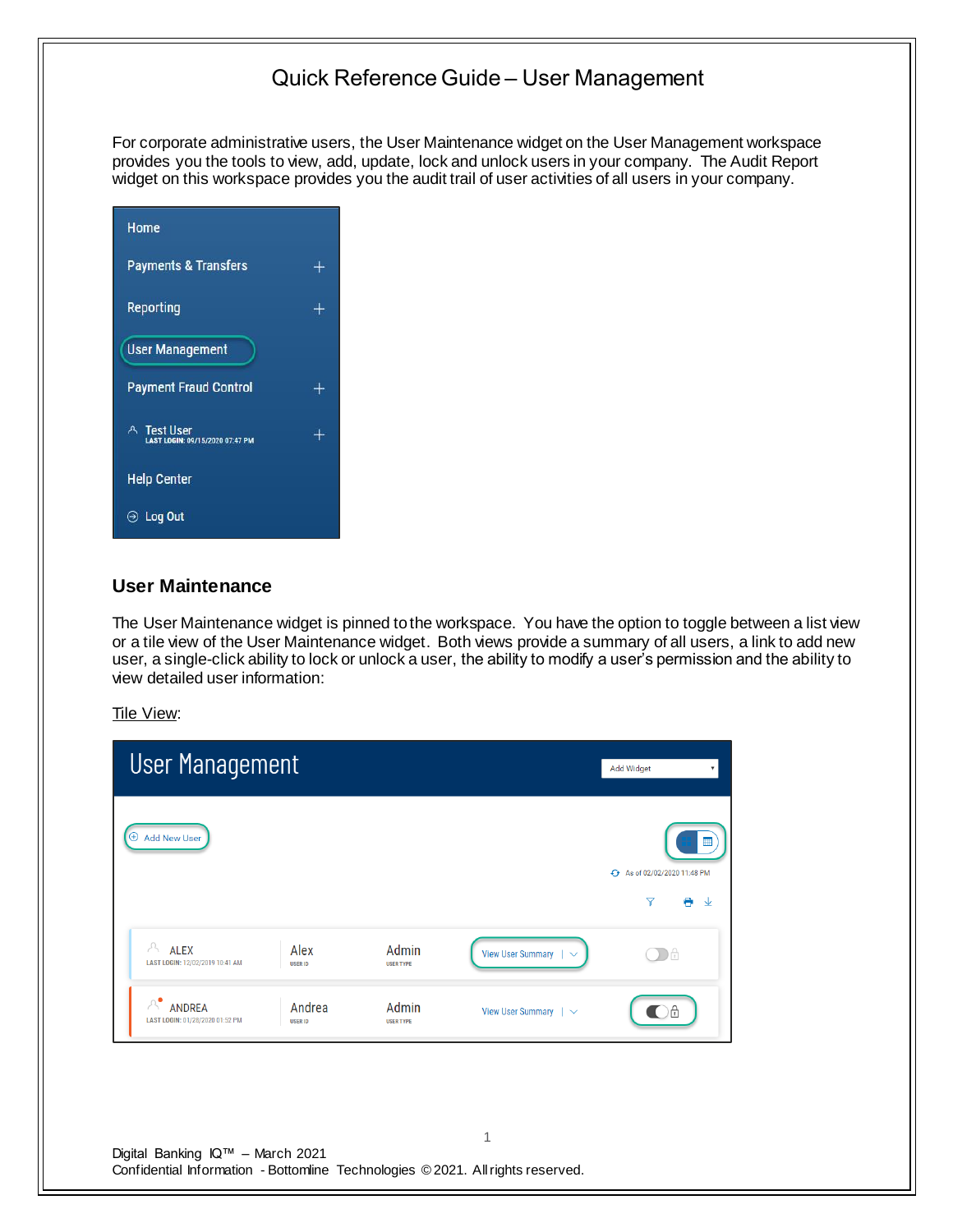List View:

| <b>User Management</b>          |                     |                  |                |                  | Add Widget<br>$\overline{\mathbf{v}}$                                       |
|---------------------------------|---------------------|------------------|----------------|------------------|-----------------------------------------------------------------------------|
| <b>Add New User</b><br>$^{(+)}$ |                     |                  |                |                  | H<br>← As of 02/02/2020 11:52 PM<br>e.<br>$\overline{\mathbf{Y}}$<br>m<br>业 |
| <b>ACTIONS</b>                  | <b>LOGIN STATUS</b> | <b>USER NAME</b> | <b>USER ID</b> | <b>USER TYPE</b> | <b>LAST LOGIN</b>                                                           |
| $\cdots$                        | Unlocked            | Alex             | Alex           | Admin            | 12/02/2019 10:41                                                            |
| View<br>Modify                  | Locked              | Andrea           | Andrea         | Admin            | 01/28/2020 01:52                                                            |
| Delete                          | Unlocked            | andrea           | Andreauser     | User             | 12/09/2019 02:35                                                            |
| Copy User<br>Reset Password     | Unlocked            | Bart             | Bart           | Admin            | 01/07/2020 01:02                                                            |

As with standard capabilities, the list view(s) in User Maintenance can be personalized by you – sort data in a column, display desired columns, arrange order of columns and filter data. You can save multiple personalized views for later use. Data can be printed and exported.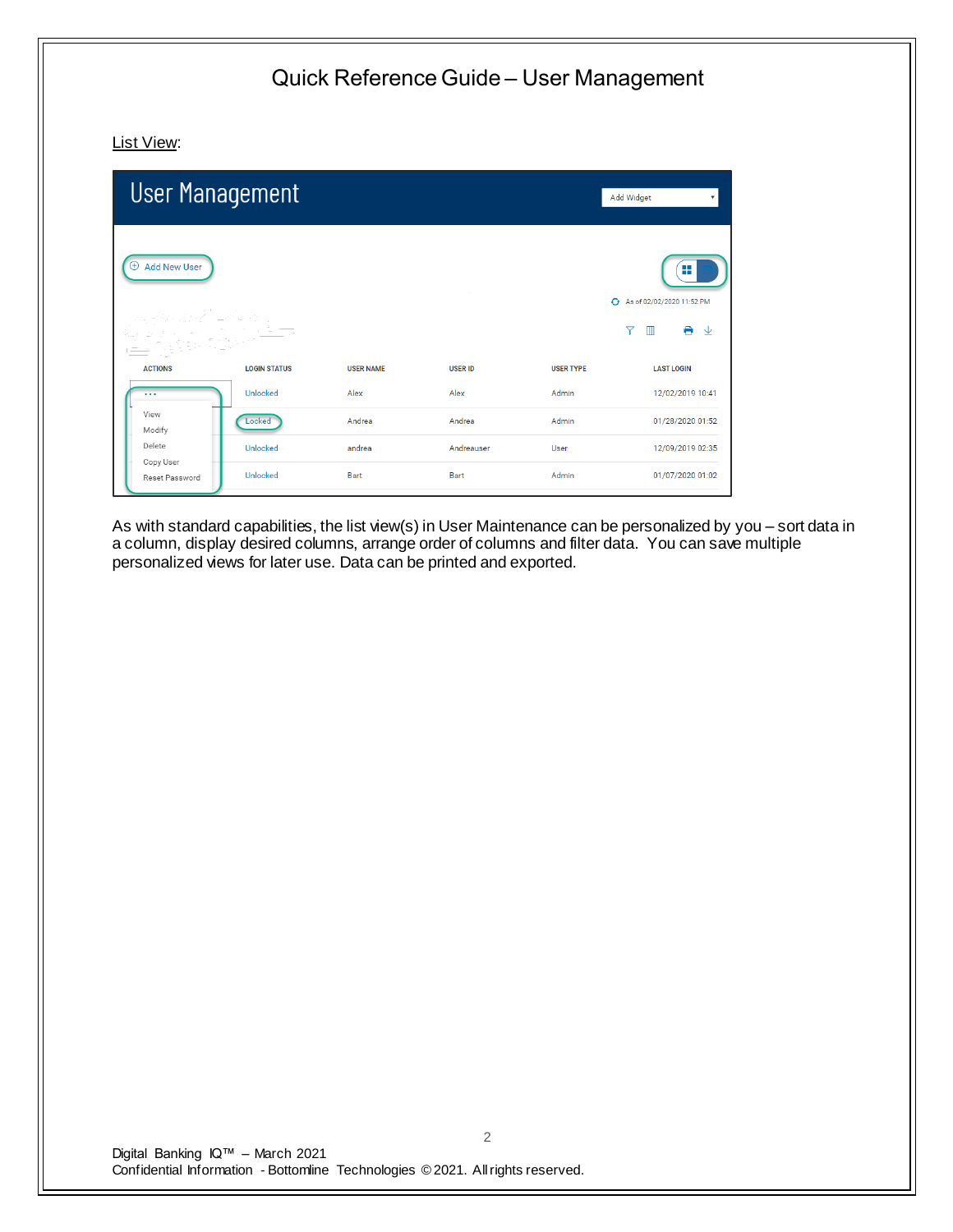#### **Add a new user**

From the Add New User link of either the list view or the tile view:

| User Management     | <b>Add Widget</b> |
|---------------------|-------------------|
| <b>Add New User</b> | H                 |
| $^{(+)}$            | H                 |

Follow the workflow that guides you through – defining user information, permissioning services and accounts, assigning limits (if required), then reviewing all the setup information before finalizing the new user:

Define information related to the new user –

| <b>USER INFORMATION</b>                                                       | <b>CONTACT INFORMATION</b>     |             |
|-------------------------------------------------------------------------------|--------------------------------|-------------|
| <b>USER ID</b>                                                                | <b>EMAIL</b>                   |             |
| 123sample                                                                     | sample.user@none.com           |             |
| 9/12                                                                          |                                | 20/255      |
| <b>USER NAME</b>                                                              | <b>PHONE</b>                   | Optional    |
| Sample User                                                                   |                                |             |
| 11/40                                                                         |                                |             |
| <b>CONTACT NAME</b>                                                           | <b>Add Contact Fields</b><br>> |             |
| Sample User                                                                   |                                |             |
| 11/40                                                                         | <b>ADMIN SETTINGS</b>          |             |
|                                                                               | <b>ENABLE DATE</b>             |             |
| <b>PASSWORD</b>                                                               |                                |             |
|                                                                               | 09/17/2020                     | $\check{ }$ |
| <b>PASSWORD</b>                                                               | <b>USER TYPE</b>               |             |
|                                                                               | <b>User</b>                    |             |
|                                                                               |                                | $\check{ }$ |
| <b>REPEAT NEW PASSWORD</b>                                                    |                                |             |
|                                                                               |                                |             |
|                                                                               |                                |             |
| Password requires at least one letter, one number                             |                                |             |
| and one special character<br>Password cannot contain Customer ID, or User ID. |                                |             |
| Password must be between 6 and 8 characters.                                  |                                |             |
| The password fields must match.                                               |                                |             |

If user password is assigned by the Customer Administrator, you are assisted by the display of password complexity requirements.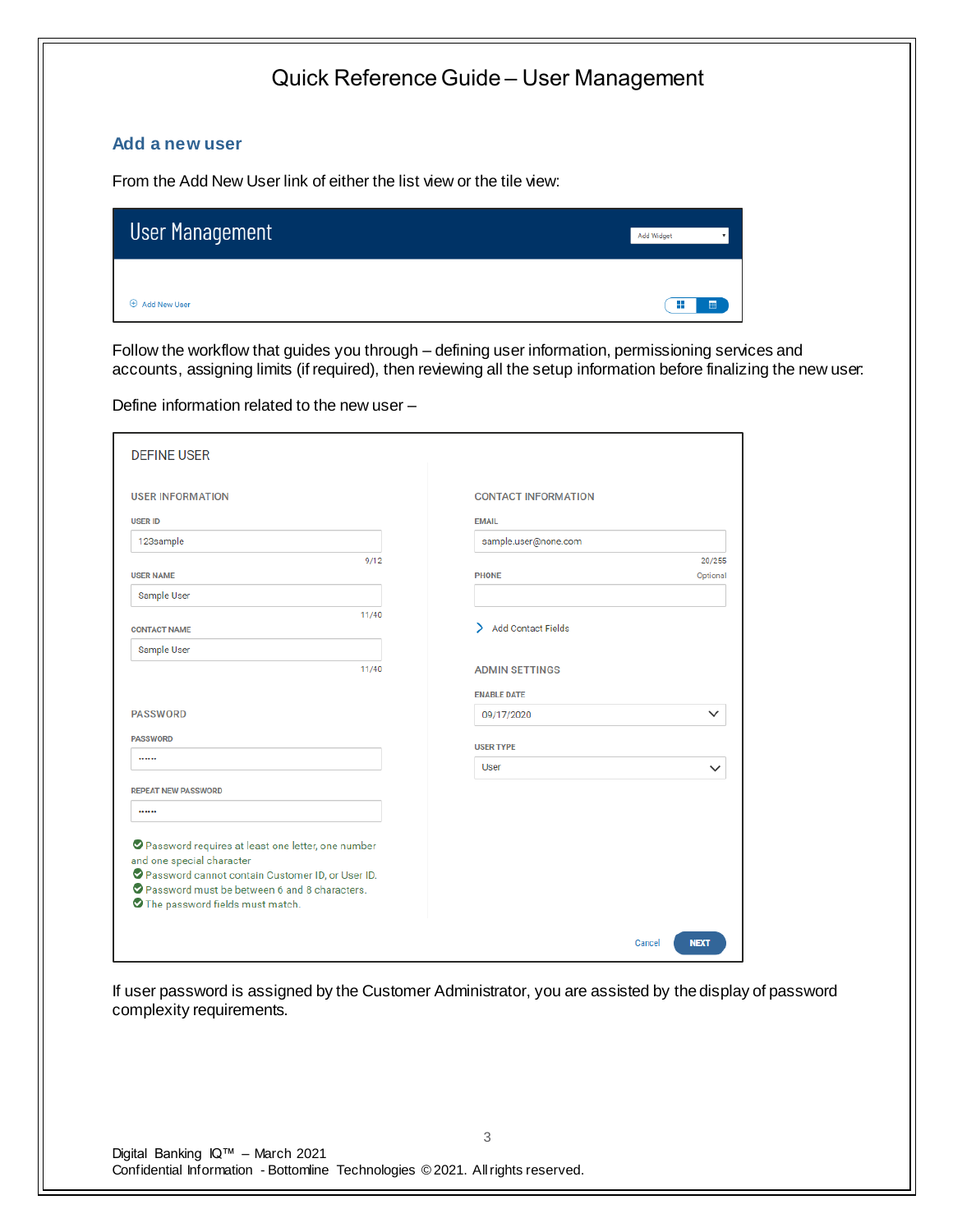| <b>DEFINE USER</b>               |                            |
|----------------------------------|----------------------------|
| <b>USER INFORMATION</b>          | <b>CONTACT INFORMATION</b> |
| <b>USER ID</b>                   | <b>EMAIL</b>               |
| 123sample                        | sample.user@none.com       |
| 9/12                             | 20/255                     |
| <b>USER NAME</b>                 | <b>PHONE</b><br>Optional   |
| Sample User                      |                            |
| 11/40<br><b>CONTACT NAME</b>     | > Add Contact Fields       |
| Sample User                      |                            |
| 11/40                            | <b>ADMIN SETTINGS</b>      |
|                                  | <b>ENABLE DATE</b>         |
| <b>PASSWORD</b>                  | $\checkmark$<br>09/17/2020 |
| <b>System Generated Password</b> |                            |
| Send password via email          | <b>USER TYPE</b>           |
|                                  | User<br>$\checkmark$       |

If user password is set to be systematically generated, an email is sent to the user when the new user profile is finalized.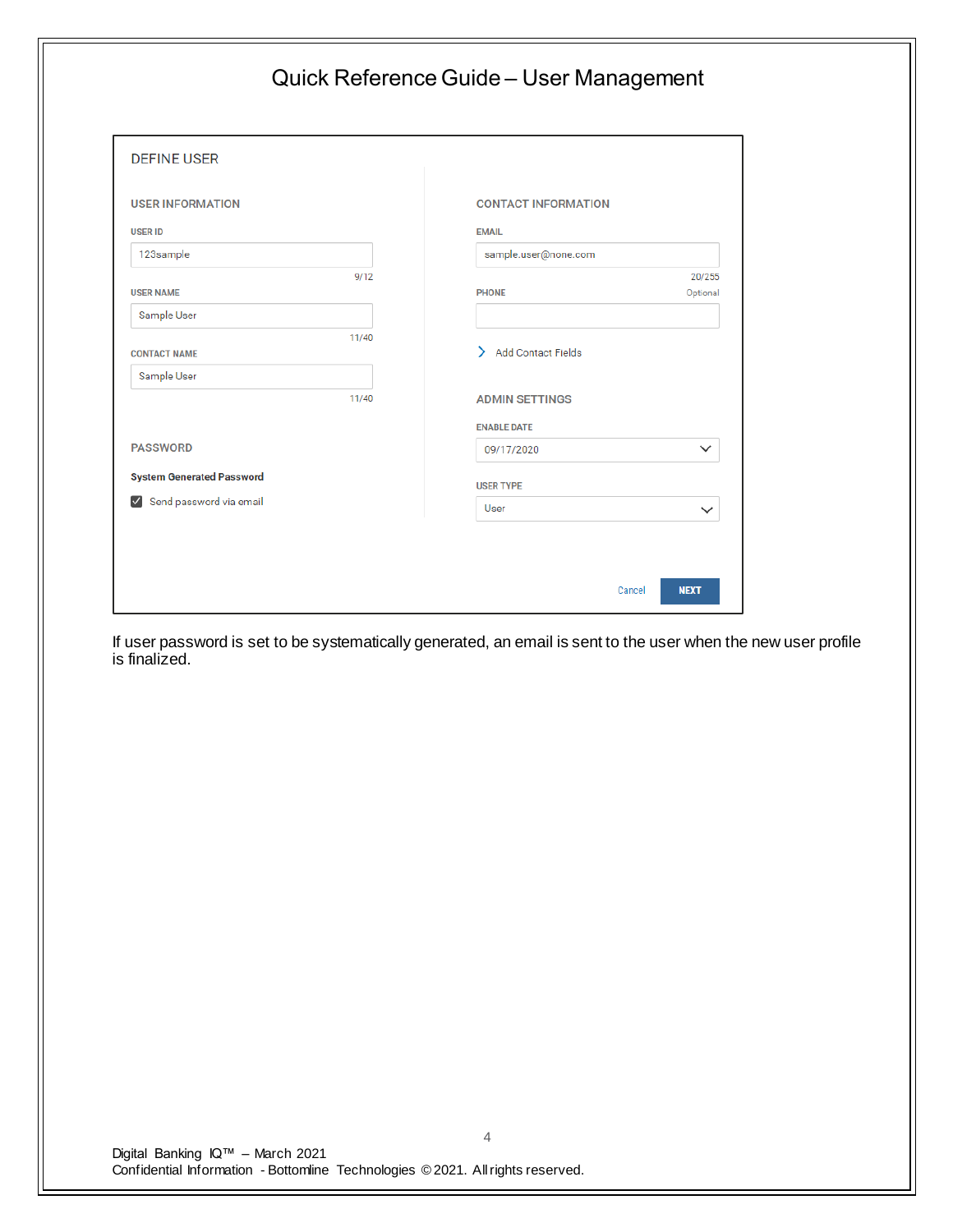Next, continue to permit the user to various services and accounts. You have the ability to copy the permission details from an existing user or continue to set permission individually. Services with this in icon need Account Level Permissions. Account Transfers require From/To direction setting –

| DEMOUSER1   DEMO USER1<br><b>EDIT</b>                                                          |                                                                           |                              | <b>Entitlements</b>     | O<br>Limits<br>Summary        |
|------------------------------------------------------------------------------------------------|---------------------------------------------------------------------------|------------------------------|-------------------------|-------------------------------|
| <b>Assign Services</b><br>PERMISSIONS COPIED FROM<br>Select<br>$\check{}$<br>$\Box$ Select All | Apply selection to $\bigcirc$ All Accounts $\circledcirc$ Select Accounts |                              |                         |                               |
| - CORE SERVICES                                                                                | <b>ACCOUNTS</b>                                                           | <b>PERMISSIONS NAME</b>      |                         |                               |
| $\Box$ Select All                                                                              | $\mathsf Q$<br>Search                                                     | <b>TRANSFERS</b>             | <b>TRANSFER ABILITY</b> | <b>WIRE TRANSFERS</b>         |
| Bank Account Info Reporting (m)                                                                |                                                                           | $\Box$                       | Select<br>$\checkmark$  | $\Box$                        |
| Loan Account Info Reporting III                                                                | General Acct - 123123123                                                  | $\overline{\mathsf{v}}$      | From/To +               | $\overline{\mathsf{S}}$       |
| V Transfers <b>m</b><br>$\vee$ Input                                                           | п<br>Reserve Acct - 23235252                                              | $\overline{\mathsf{v}}$      | From<br>$\check{}$      | $\Box$                        |
| Approval<br>V View Only                                                                        | <b>Building Loan - 36254512</b>                                           | $\Box$                       | From/To<br>From<br>To   | $\Box$                        |
| Stop Payments m                                                                                | Test Acct - 123456789<br>п                                                | $\Box$                       | From/To -               | $\Box$                        |
| $\Box$ Input<br>View Only                                                                      | $AAA - 10010001$                                                          | $\Box$                       | From/To +               | $\Box$                        |
| + PAYMENTS SERVICES                                                                            | VIEW 1-5 OF 16                                                            | $\left\langle \right\rangle$ |                         | 1234<br>DISPLAY $5 \vee$      |
| + SIMPLIFIED PAYMENTS                                                                          |                                                                           |                              |                         |                               |
| $+$ OTHERS                                                                                     |                                                                           |                              |                         |                               |
| + ADMINISTRATION                                                                               |                                                                           |                              |                         |                               |
|                                                                                                |                                                                           |                              |                         | back<br><b>NEXT</b><br>Cancel |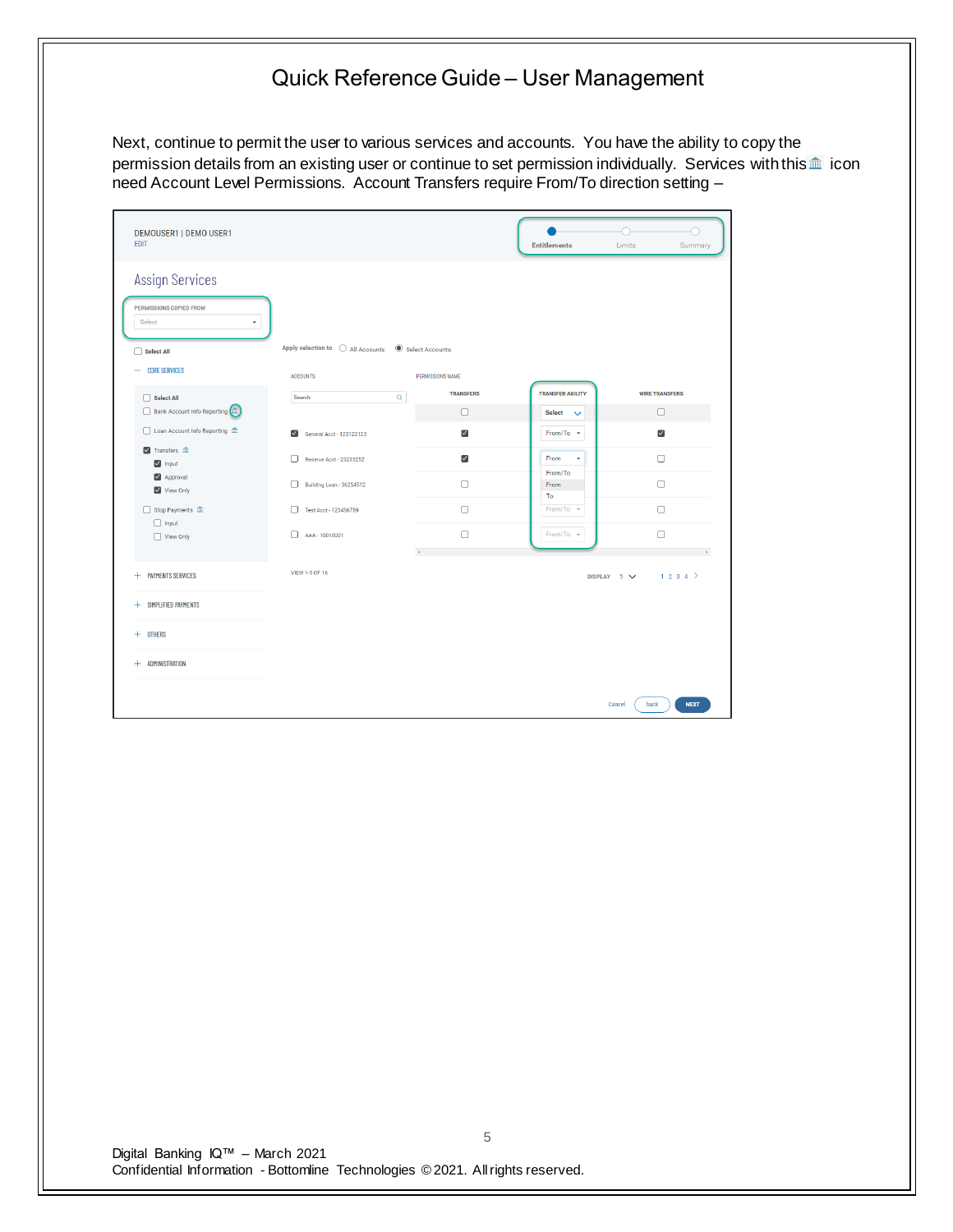If permitted service(s) requires user limit assignment, you will be guided to the Assign Limits step. User limits cannot exceed the customer (company) level limits.

| <b>BIRDIEPYMTS   BIRDIE</b><br><b>EDIT</b>                                                                                                      | Limits<br><b>Entitlements</b><br>Summary        |
|-------------------------------------------------------------------------------------------------------------------------------------------------|-------------------------------------------------|
|                                                                                                                                                 |                                                 |
|                                                                                                                                                 |                                                 |
| Assign Limits                                                                                                                                   |                                                 |
| <b>ACH Transaction Date Limits</b>                                                                                                              |                                                 |
| <b>INITIATION</b><br><b>APPROVAL</b>                                                                                                            |                                                 |
| $\mathsf S$<br>9,999.00<br>$\mathsf S$<br>100,000.00                                                                                            |                                                 |
| Maximum 999,999.99<br>Maximum 999,999.88                                                                                                        |                                                 |
|                                                                                                                                                 |                                                 |
| <b>Transfer Limits</b>                                                                                                                          |                                                 |
|                                                                                                                                                 |                                                 |
| <b>ENTRY/TXN</b><br><b>ENTRY/DAY</b><br><b>MAX # PER DAY</b><br>$\boldsymbol{\mathsf{S}}$<br>999.00<br>999.00<br>999                            |                                                 |
| $\mathsf{\$}$                                                                                                                                   |                                                 |
|                                                                                                                                                 |                                                 |
| <b>Wire Transfer Limits</b>                                                                                                                     |                                                 |
| (!) Wire Transfer Limits cannot exceed Customer Level Limits                                                                                    |                                                 |
|                                                                                                                                                 |                                                 |
| <b>ENTRY/TXN</b><br><b>ENTRY/DAY</b><br><b>APPROVAL/TXN</b><br>Maximum 9,999,999,999.99<br>Maximum 9,999,999,999.99<br>Maximum 9,999,999,999.99 | <b>APPROVAL/DAY</b><br>Maximum 9,999,999,999.99 |
| $\mathsf S$<br>$\boldsymbol{\mathsf{S}}$<br>\$<br>$\mathsf S$<br>250,000.00<br>500,000.00<br>250,000.00                                         | 500,000.00                                      |
|                                                                                                                                                 |                                                 |
| <b>Loan Limits</b>                                                                                                                              |                                                 |
| <b>ENTRY/TXN</b><br><b>ENTRY/DAY</b><br><b>MAX # PER DAY</b>                                                                                    |                                                 |
| $\mathbb{S}$<br>$\boldsymbol{\mathsf{S}}$<br>$\overline{2}$<br>2,000.00<br>2,000.00                                                             |                                                 |
|                                                                                                                                                 |                                                 |
|                                                                                                                                                 |                                                 |
|                                                                                                                                                 |                                                 |
|                                                                                                                                                 |                                                 |
|                                                                                                                                                 | <b>NEXT</b><br>Cancel<br>back                   |

Alternatively to assigning an overall user level limits, your financial institution may require user limits at the ACH Company level. In such scenario, the user ACH Transaction Date Limit will be as shown below:

| <b>ACH Transaction Date Limits</b><br>Apply limits to<br>◯ All Companies | Select Companies                     |                                     |
|--------------------------------------------------------------------------|--------------------------------------|-------------------------------------|
| Company                                                                  | Initiation                           | Approval                            |
| RACInc                                                                   | S.<br>10,000.00<br>Maximum 10,000.00 | S<br>15,000.00<br>Maximum 15,000.00 |
| My ACH Company                                                           | s.<br>20,000.00<br>Maximum 20,000.00 | Ŝ<br>30,000.00<br>Maximum 30,000.00 |
| VIEW 1-2 OF 2                                                            |                                      | DISPLAY $2\sqrt{ }$                 |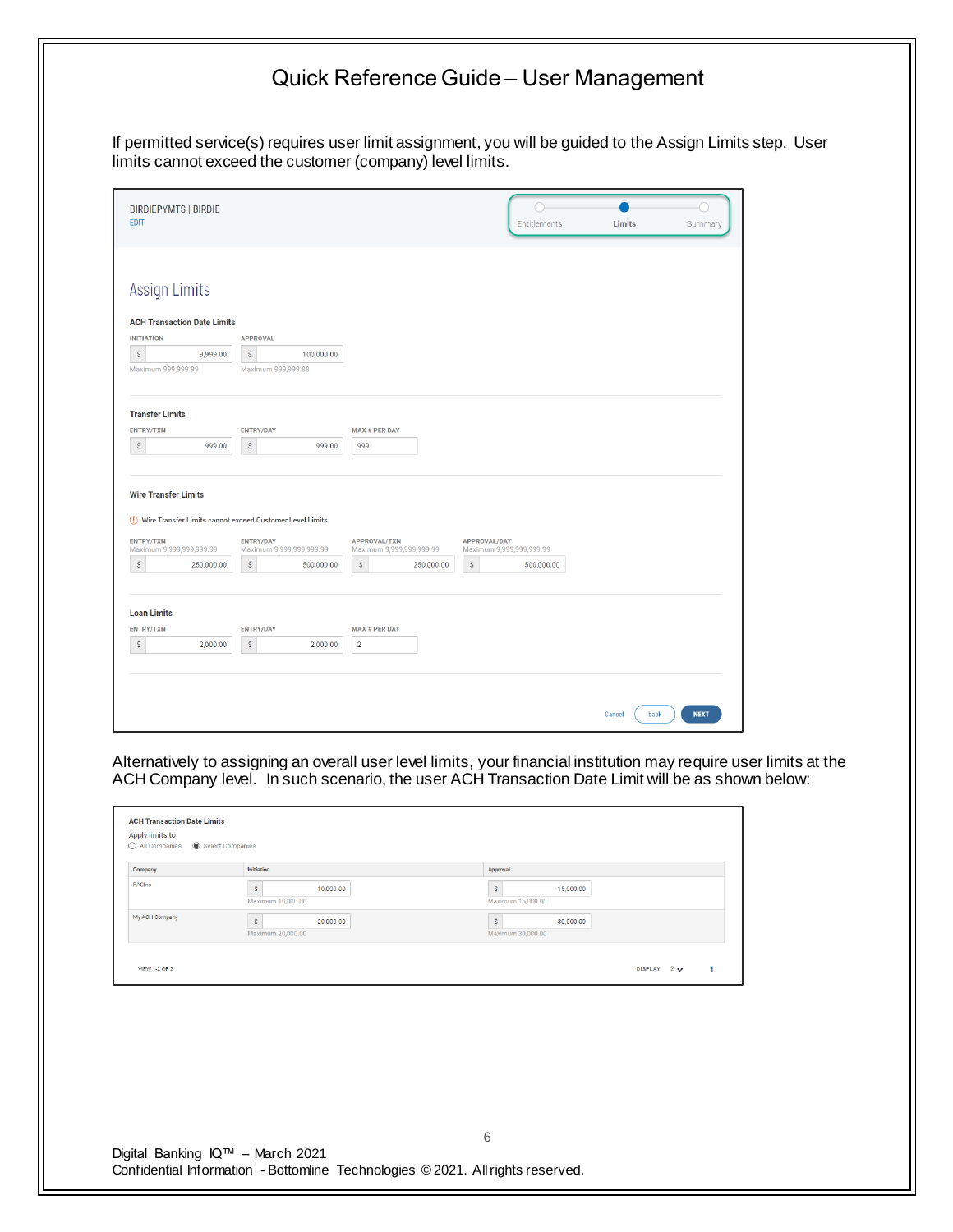#### Quick Reference Guide – User Management Review the entire new user setup, before finalizing. Click 'SAVE' to create the new user –123SAMPLE | SAMPLE USER  $\overline{\bullet}$ Charles Communication<br>Entitlements Limits Summary  $\ddot{\phantom{0}}$ **Review User Information USER DETAILS Contact Information** User Information user name<br>Sample User user io<br>123 sample вмак.<br>sample.user@none.com PHONE<br>(555) 123-5555 PASSWORD<br>\*\*\*\*\*\*\*\* CONTACT NAME<br>Sample User ENABLE DATE<br>28-Aug-2019 user type<br>Admin Go to User Details ENTITLEMENTS **Core Services** BR - SAME DAY RPT.<br>Account History<br>Cash Position Worksheet<br>Same Day Report STOP PAYMENTS<br>Stop Payments<br>Stop Reports TRANSFERS<br>Approval<br>Input<br>Report **Payments Services** WIRE TRANSFERS<br>Wire Import<br>Wire Pending Approvals<br>Wire Template Approval<br>Wire Imput<br>Wire Report<br>Wire Templates LOANS<br>Loan Approvals<br>Loan Customer Report Service<br>Loan Payment Service<br>Loan Payment Service FOREIGN EXCHANGE<br>Foreign Exchange **Account Permissions** ACCOUNTS INS NAME **BR** - Same Day Rpt Transfers **Stop Payments** Loans Wire Transfers  $\circ$ First Account - 123123123  $\circ$  $\odot$ Building Account - 23235252  $\odot$  $\odot$  $\odot$  $\odot$ Building Loan - 36254512 Ō  $\odot$  $\textbf{Capital Account} \cdot \textbf{123456789}$  $\oslash$  $\odot$  $\odot$  $\odot$ Operating Account - 10010001  $\circ$  $\circ$  $\circ$  $\circ$ Viewing 1-5 of 12 Display  $\boxed{5}$   $\overline{ }$  per page  $\boxed{4}$  Page  $\boxed{1}$  of 3  $\rightarrow$ Go to Entitlements **LIMITS Transfer Limit - Account** MAX # PER DAY<br>999 ENTRY/TXN<br>888,888.88 ACCOUNT TYPE<br>From/To ENTRY/DAY<br>888,888,888.99 Wire Limit - Account entry/txn<br>999,999,999.00 entry/day<br>999,999,999.00 approval/txn<br>999,999,999.00 approval/day<br>999,999,999.00 Loan Limit - Account APPROVAL/TXN<br>0.00 APPROVAL/DAY<br>0.00 entry/txn<br>99,999,999.99 MAX # PER DAY<br>999 entry/day<br>99,999,999.99 APPROVAL TYPE<br>None Go to Limits Cancel Back Save

Digital Banking IQ™ – March 2021 Confidential Information - Bottomline Technologies © 2021. Allrights reserved.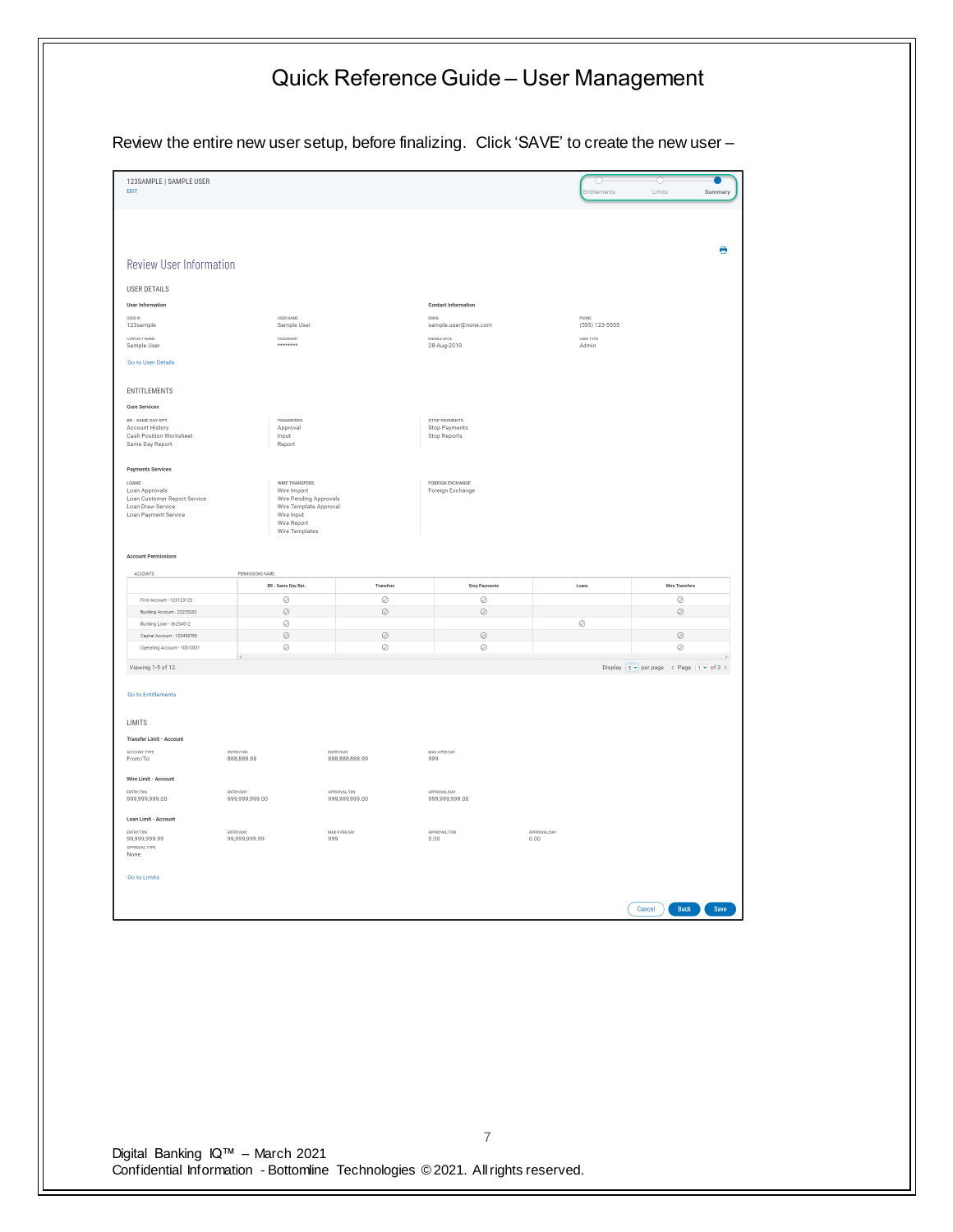### **VIP Token Management**

If your financial institution and your company utilize the VIP token, you are able to assign/register the token serial number to the user without needing to contact your financial institution.

| <b>DEFINE USER</b>                                                                                                          |                                                                                                          |
|-----------------------------------------------------------------------------------------------------------------------------|----------------------------------------------------------------------------------------------------------|
| <b>USER INFORMATION</b>                                                                                                     | <b>CONTACT INFORMATION</b>                                                                               |
| <b>USER ID</b>                                                                                                              | <b>EMAIL</b>                                                                                             |
|                                                                                                                             |                                                                                                          |
| 6/12                                                                                                                        | 26/255                                                                                                   |
| <b>USER NAME</b>                                                                                                            | PHONE<br>Optional                                                                                        |
|                                                                                                                             |                                                                                                          |
| 12/40                                                                                                                       |                                                                                                          |
| <b>CONTACT NAME</b>                                                                                                         | Add Contact Fields                                                                                       |
|                                                                                                                             |                                                                                                          |
| 15/40                                                                                                                       | <b>ADMIN SETTINGS</b>                                                                                    |
|                                                                                                                             | <b>ENABLE DATE</b>                                                                                       |
| <b>PASSWORD</b>                                                                                                             | $\checkmark$                                                                                             |
| PASSWORD                                                                                                                    |                                                                                                          |
| ********                                                                                                                    | <b>USER TYPE</b>                                                                                         |
|                                                                                                                             | User<br>$\check{ }$                                                                                      |
| <b>REPEAT NEW PASSWORD</b>                                                                                                  |                                                                                                          |
| ********                                                                                                                    |                                                                                                          |
|                                                                                                                             |                                                                                                          |
| The password first character must be a letter, it must contain at                                                           |                                                                                                          |
| least 6 characters and no more than 8 characters and no<br>characters other than letters, numbers and the underscore may be | <b>VIP TOKEN SETTINGS</b>                                                                                |
| used                                                                                                                        |                                                                                                          |
| Password cannot contain Customer ID, or User ID.                                                                            | Modify<br><b>TOKEN SERIAL NUMBER</b>                                                                     |
| Password must be between 6 and 8 characters.                                                                                |                                                                                                          |
| The password fields must match.                                                                                             |                                                                                                          |
|                                                                                                                             | Token pending activation. The user will be asked to activate the token next time they<br>are challenged. |
|                                                                                                                             | <b>NEXT</b><br>Cancel                                                                                    |
|                                                                                                                             |                                                                                                          |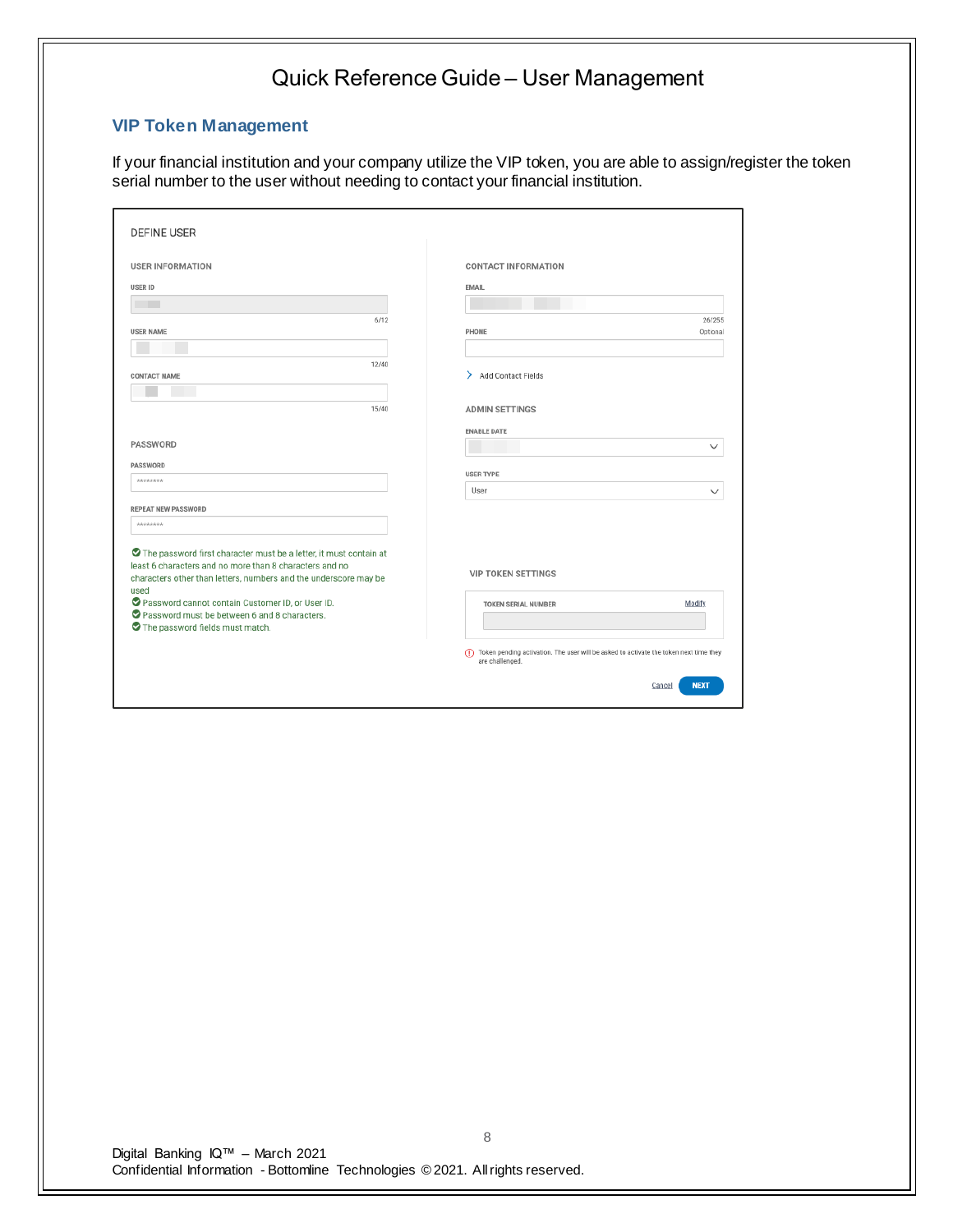#### **Dual control of user administration**

If Dual Control is enabled, when any user is created/modified, approval from a second Corporate Administrator is required. The user in pending approval status is identified on the User Maintenance widget.

| <b>User Management</b>                      |                                    |                                                 |                           |                                | Add Widget<br>$\mathbf{v}$  |
|---------------------------------------------|------------------------------------|-------------------------------------------------|---------------------------|--------------------------------|-----------------------------|
| $\bigoplus$<br><b>Add New User</b>          |                                    |                                                 |                           |                                | 鹽<br>m                      |
|                                             |                                    |                                                 |                           |                                | + As of 11/13/2019 03:36 PM |
|                                             |                                    |                                                 |                           |                                | $Y \perp$<br>● →            |
| A<br><b>TOM SMITH</b><br><b>LAST LOGIN:</b> | <b>TomSmith</b><br><b>USER ID</b>  | <b>Needs Approval</b><br><b>APPROVAL STATUS</b> | Admin<br><b>USER TYPE</b> | View User Changes   $\vee$     | $\bigcirc$                  |
| A<br><b>OLIVER</b><br><b>LAST LOGIN:</b>    | Oliver<br><b>USER ID</b>           | Needs Approval<br><b>APPROVAL STATUS</b>        | Admin<br><b>USER TYPE</b> | View User Changes $\vert \vee$ | Od                          |
| A<br><b>MIA STONE</b><br><b>LAST LOGIN:</b> | MiaStone<br><b>USER ID</b>         | <b>Needs Approval</b><br><b>APPROVAL STATUS</b> | Admin<br><b>USER TYPE</b> | View User Changes $\vert \vee$ | Œ                           |
| A<br><b>EMMABROWN</b><br><b>LAST LOGIN:</b> | <b>EmmaBrown</b><br><b>USER ID</b> | Needs Approval<br><b>APPROVAL STATUS</b>        | Admin<br><b>USER TYPE</b> | View User Changes $\vert \vee$ | $\sum$                      |

Click on the View User Changes link, the approving Corporate Administrator may review the changes on the User Detail Screen before taking action to approve or reject.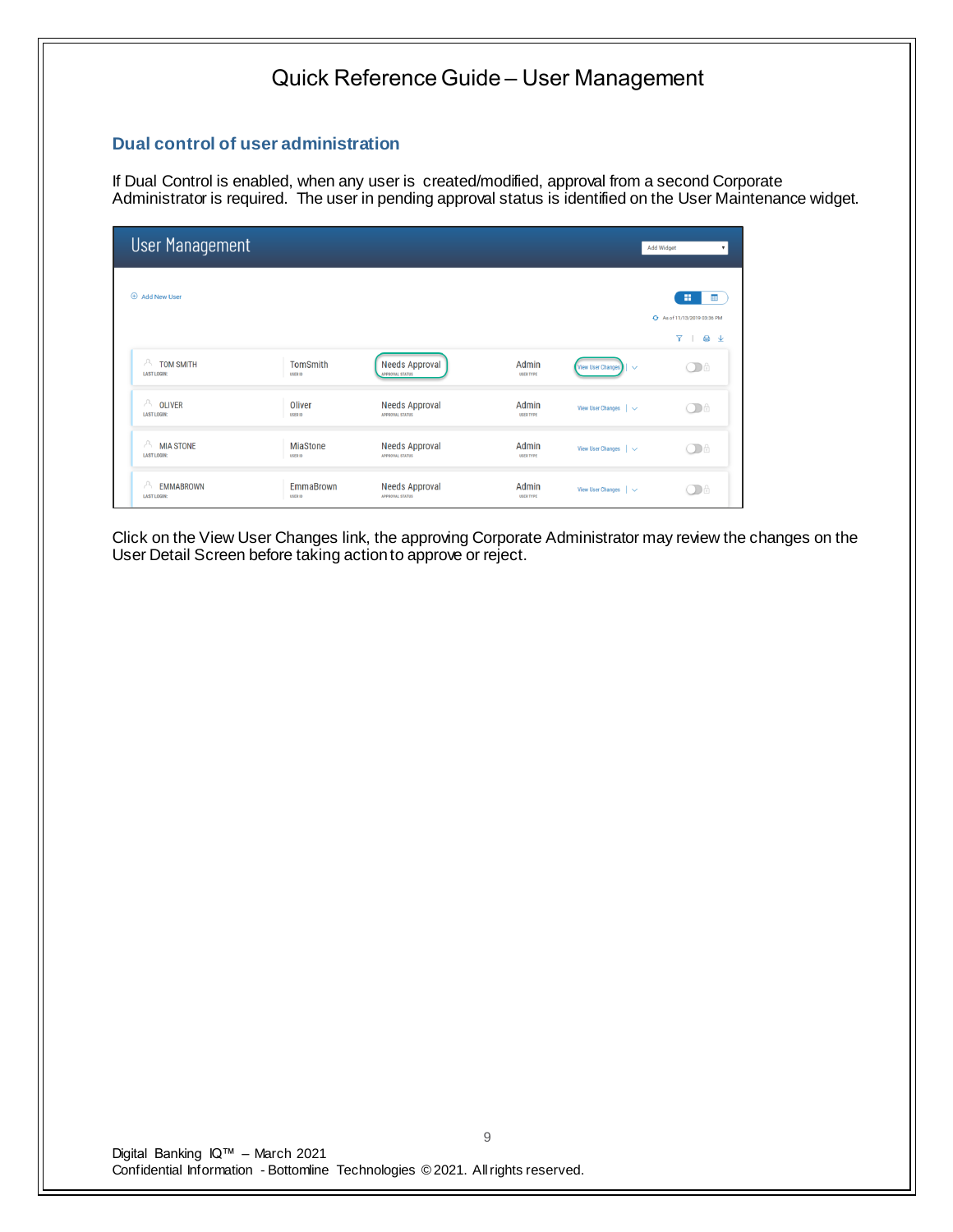| Action Type: Change                                                                                                 | By User: MfaDarvin 11/13/2019 03:42 PM |                                                                                                                                                                         |                  |                                                         |                      |                     |
|---------------------------------------------------------------------------------------------------------------------|----------------------------------------|-------------------------------------------------------------------------------------------------------------------------------------------------------------------------|------------------|---------------------------------------------------------|----------------------|---------------------|
| TOMSMITH   TOM SMITH                                                                                                |                                        |                                                                                                                                                                         |                  |                                                         |                      |                     |
| <b>Review User Changes</b><br><b>USER DETAILS</b><br><b>User Information</b>                                        |                                        | <b>Contact Information</b>                                                                                                                                              |                  | <b>Settings</b>                                         |                      |                     |
| USER ID<br>TomSmith<br><b>USER NAME</b><br>Tom Smith<br><b>CONTACT NAME</b><br>Tom Smith Ewan<br>PASSMORD<br>****** |                                        | <b>EMAIL</b><br>olha.meinychenko@bottomline.com<br>yevhenii.konevych@bottomline.com<br>PERMIT<br>(990) 704-4979<br>one<br>Los Angeles<br>ADDRESS<br>beverly hills 90210 |                  | <b>DIABLE DATE</b><br>13 Nov 2019<br>USER TYPE<br>Admin |                      |                     |
| <b>Account Permissions</b>                                                                                          |                                        |                                                                                                                                                                         |                  |                                                         |                      |                     |
| ACCOUNTS                                                                                                            | FERMISSIONS NAME<br>DR - SAME DAY RPT. | <b>STATEMENTS</b>                                                                                                                                                       | TRANSFER SENDING | TRANSFER RECEIVING                                      | LOANS                | POSITIVE PAY        |
| Payroll account - 123                                                                                               | $\odot$                                | ⊘                                                                                                                                                                       | $\odot$          | $\odot$                                                 | $\circ$              | Ø                   |
| <b>Bank - 1234</b>                                                                                                  | $\odot$                                | Ø                                                                                                                                                                       | Ø                | Ø                                                       | Ø                    | Ø                   |
| $Dank - 10$                                                                                                         | $\odot$                                | $\circledcirc$                                                                                                                                                          | Ø                | $\circledcirc$                                          | $\odot$              | Ø                   |
| Ukraine - 11                                                                                                        | $\odot$                                | $\odot$                                                                                                                                                                 | $\odot$          | $\odot$                                                 | $\odot$              | $\odot$             |
| Ukraine - 16                                                                                                        | Ø                                      | $\circledcirc$                                                                                                                                                          | Ø                | $\odot$                                                 | $\odot$              | Ø                   |
| Loanacoount - 7777                                                                                                  | $\circ$                                | $^{\circ}$                                                                                                                                                              | Ø                | $\oslash$                                               | $\circ$              | Ø                   |
| undefined - undefined                                                                                               | $\epsilon$                             | $\odot$                                                                                                                                                                 | $\odot$          | $\odot$                                                 |                      |                     |
| MEN1-7 OF 7                                                                                                         |                                        |                                                                                                                                                                         |                  |                                                         |                      | DISPLAY AII V<br>h, |
| <b>LIMITS</b>                                                                                                       |                                        |                                                                                                                                                                         |                  |                                                         |                      |                     |
|                                                                                                                     |                                        |                                                                                                                                                                         |                  |                                                         |                      |                     |
|                                                                                                                     | BATCH APPROVAL 5 LIMIT PER BATCH       |                                                                                                                                                                         |                  |                                                         |                      |                     |
| <b>ACH Limits</b><br>BATCH ACTIVATION \$ LIMIT PER BATCH<br>5.00<br>13.00                                           |                                        |                                                                                                                                                                         |                  |                                                         |                      |                     |
| <b>Transfer Limits</b>                                                                                              |                                        |                                                                                                                                                                         |                  |                                                         |                      |                     |
| <b>ACCOUNT</b>                                                                                                      | ACCOUNT NAME                           | <b>ENTRY/TXN</b>                                                                                                                                                        |                  | ENTRY/DAY                                               | <b>MAX # PER DAY</b> |                     |
| 123                                                                                                                 | Payroll account                        | 300                                                                                                                                                                     |                  | 300                                                     | 666                  |                     |
| 1234                                                                                                                | Bank                                   | 300                                                                                                                                                                     |                  | 300                                                     | 666                  |                     |
|                                                                                                                     | Bank                                   | 300                                                                                                                                                                     |                  | 300                                                     | 666                  |                     |
| 10<br>n                                                                                                             | Ukraine                                | 300                                                                                                                                                                     |                  | 300                                                     | 666                  |                     |
| 16                                                                                                                  | Ukraine                                | 300                                                                                                                                                                     |                  | 300                                                     | 066                  |                     |
| $\overline{nn}$<br>4141444                                                                                          | Loanscepure<br>Sering                  | 300<br>300 <sub>o</sub>                                                                                                                                                 |                  | 200<br>300 <sub>°</sub>                                 | $666\,$<br>666       |                     |